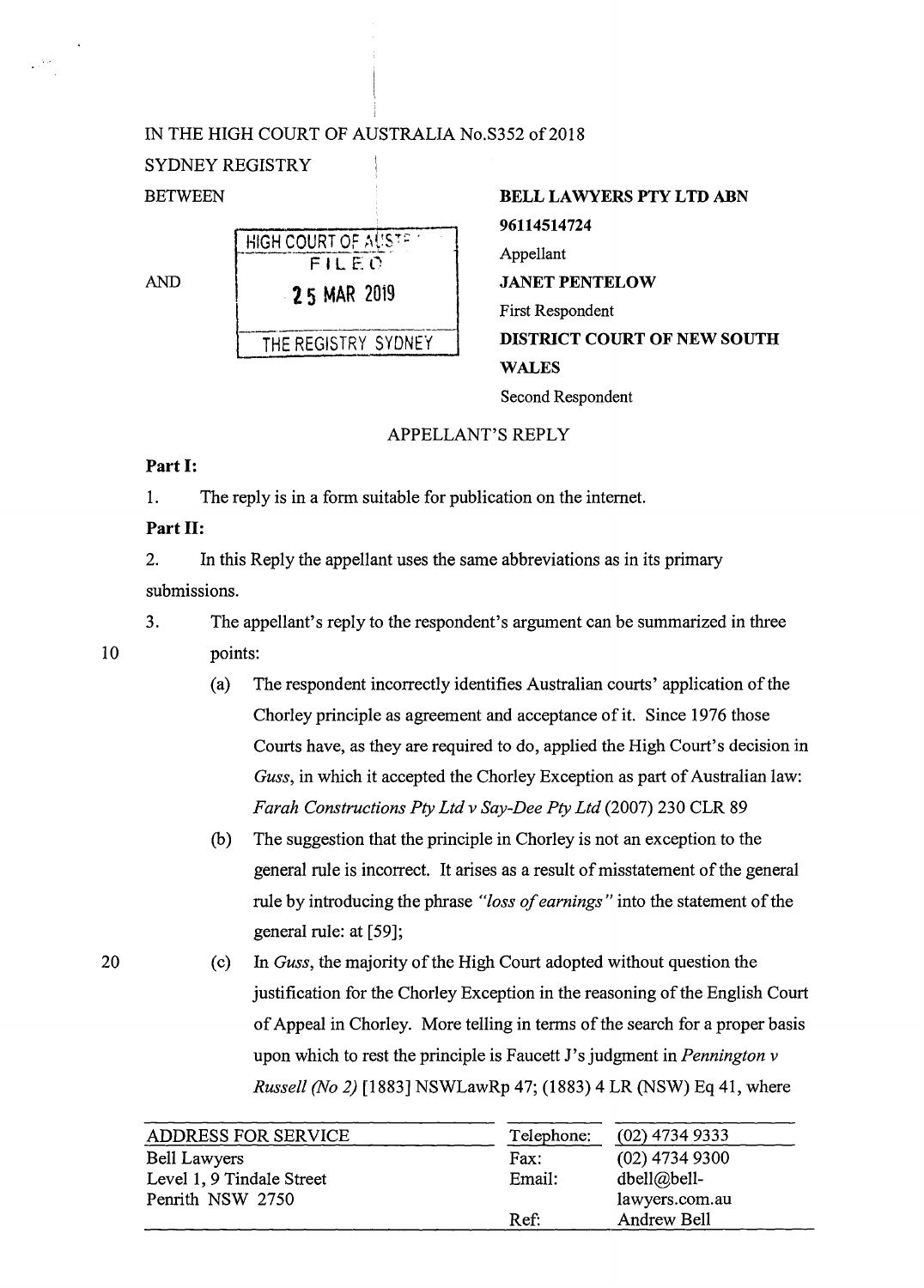his Honour accepted the apparent practice as revealed by books of practice *"with great difficul'iy* ". More than 100 years later, in *Cachia* the High Court had not resolved that difficulty. The continued application of a doctrine which does not withstand the studied scrutiny of this Court (and numerous other courts in the judicial hierarchy) should not be maintained.

#### **Material facts**

4. The first respondent's statement of facts at [15] RS requires clarification. The appellant challenged the first respondent's entitlement to any of the claims for costs for I work she had done herself but challenged only the quantum, and not the entitlement, of the first respondent to recover the costs of her solicitors and Mr Brabazon.

10

# **The long-standing recognition** ojf **a Chorley-type rule**

5. The first respondent relies on the longstanding recognition of a Chorley-type rule as a reason it should remain. In the appellant's submission, more telling than the long standing recognition is that no Court since Chorley has advanced a reason other than that I advanced in Chorley for the rule. On the contrary, the High Court in Cachia, rather than support the continued existence of the rule, questioned the explanations given for it (at 412). Other Courts have echoed the criticism. In many cases the application of the Exception is preceded by an acknowledgment of the criticism, and there are numerous instances of the Court limiting or distinguishing its application.

### 20 **Statutory construction of s.98 of the Civil Procedure Act**

6. The appellant acknowledges that the *Judicature Acts* were the ultimate source of sec 76 of the *Supreme Court Act 1970.* However, the introduction of the definition of *"costs"* in sec 3(1) of the *Civil Procedure Act 2005* (NSW) does not find its origin in the *Judicature Acts.* Section 3 introduced the word *"payable"* into the definition, which was a departure from the definition of *"costs"* in the *Supreme Court Act 1970.* The word *"payable"* implies a legal obligation to pay.

7. The possible effect of the word *''payable* " in this context was first remarked upon by Basten JA in *Wang v Farkas,* in obiter comment. As a matter of statutory interpretation, the words must be given primacy and *"[t]he legislative history cannot* 

30 *overcome the plain words of the provision": Grajewski v Director of Public Prosecutions (NSW)* [2019] HCA 8 at [19].

-2-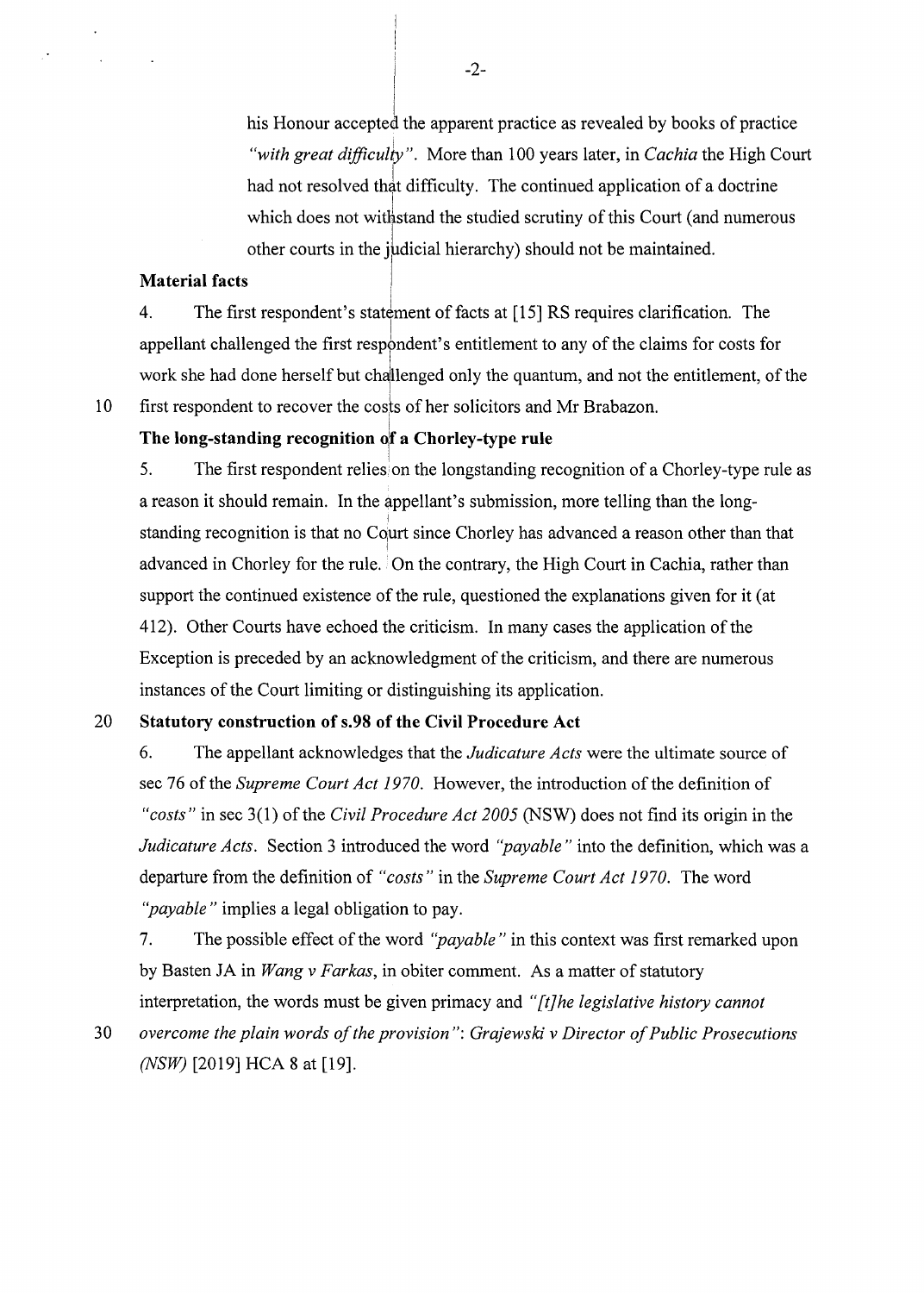8. Contrary to RS [49], no assumption should be made that the word "*'costs' is used ins. 98 by the NSW legislature wiih its established technical legal meaning"* in circumstances where a new definition of "costs" has been introduced.

# **That the Chorley Exception leads to lower legal costs**

9. Contrary to RS [68], the appellant does contest the proposition that *"Chorley*" results in a considerable costs saving to the losing party". It does not contest the factual position that under the Chorley Exception a solicitor cannot charge for certain attendances. But that is a long way from establishing that *Chorley* leads to lower legal costs and the countervailing factors of lack of objectivity and self-interest are capable of increasing legal

10 costs.

#### **Chorley followed in the UK**

10. That Chorley is followed in the UK is not of itself a persuasive reason for the High Court to continue to follow it.

11. Furthermore, the continued acceptance of Chorley in the UK must be seen in the context of the *Litigants in Person (Costs and Expenses) Act 1975,* which effectively reversed the general rule in relation to litigants in person, including legal practitioners, in matters to which it applies. Chorley now finds application only 'around the edges', such as in criminal trials and in legal disciplinary proceedings and so in effect represents an exception to a very limited general rule as to costs.

# 20 **Widespread acceptance of Chorley in Australian Courts**

12. The first respondent's reliance on the widespread acceptance of Chorley in Australian courts (RS [34]-[39]) as a reason for it to remain is misplaced. Once the High Court accepted the general status of the Chorley principle in *Guss,* Australian Courts were limited in their ability not to apply it, even where the rules of that court were different to the High Court Rules considered in *Guss*. This point has repeatedly been made<sup>1</sup>.

13. This impermissibility of refusing to follow *Guss,* if it applied, explains why the appellant's arguments on costs assessment, costs review, in the District Court and in the Court of Appeal, did not include an invitation to decline to apply *Guss,* if it applied. At each instance, however, the appellant contended that the Chorley Exception did not apply

30 to barristers or to any lawyer who was legally represented. It is only in this Court that the appellant can seek the overturn of *Guss.* 

-3-

! I

<sup>1</sup>See, eg, *Atlas v Kalyk* [2001] NSWCA 10 at [10]; *Mcllraith v Jlkin and anor (Costs)* [2007] NSWSC

<sup>1052</sup> at [25] - [26]); *Soia* v *Bennett* (2014) 46 WAR 301 at 321.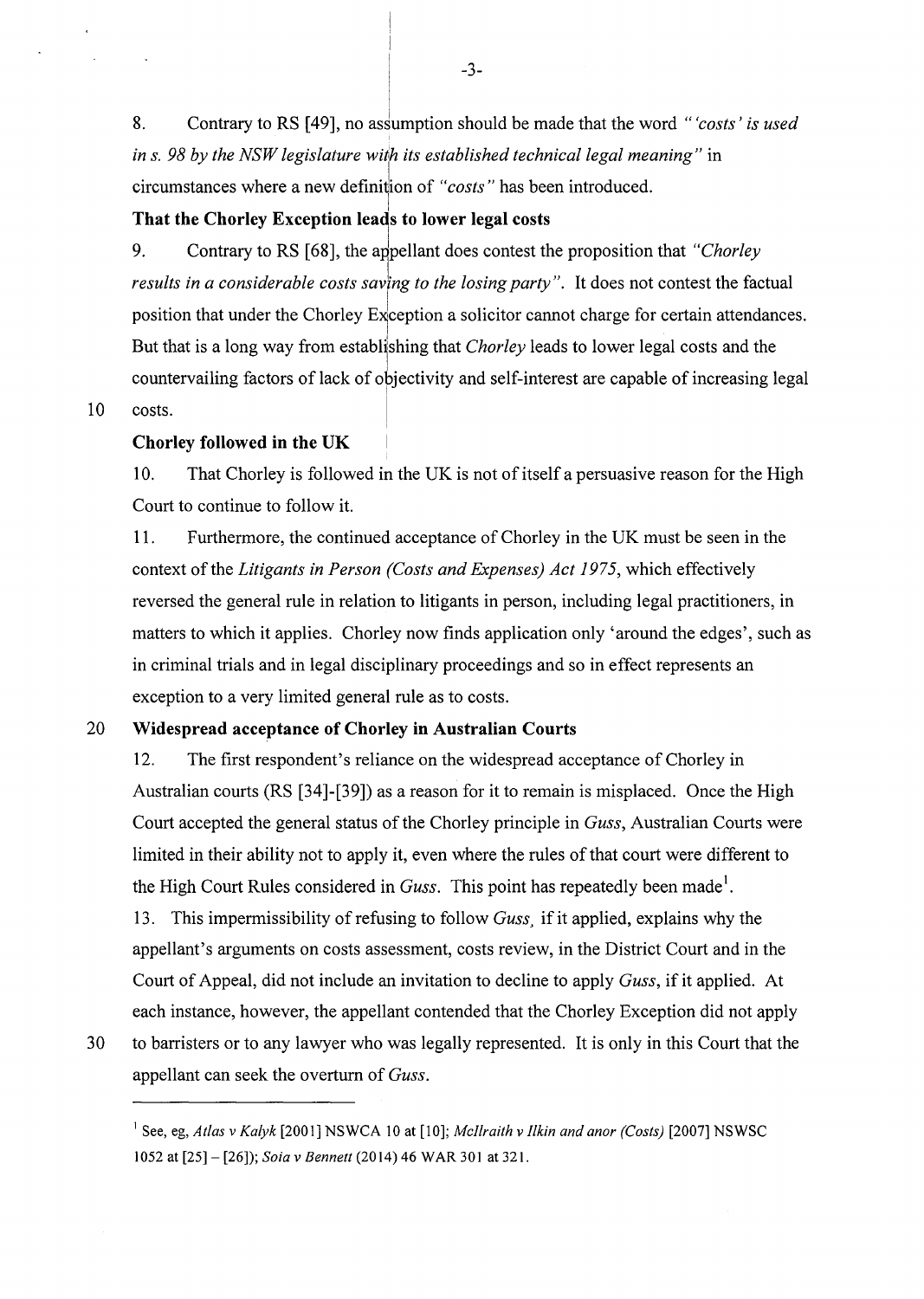### **Appeal to fairness in support of the Chorley Exception**

14. The first respondent contends that *"if legal work is done by qualified legal practitioners, it is only fair that it should be reasonably remunerated".* On the contrary, charging and recovery of fees for legal work is seen, other than in the Chorley Exception, as an exchange for professional services rendered in representing the interests of a client. Self-interest is the antithesis of the exchange of fee for service in the law. There is nothing unfair about not being able to recover fees for work in one's self-interest.

15. On the other hand, a question which arises for the Court is whether it is fair that solicitors enjoy a privilege not afforded to others? Does the Exception represent the

 $\sim$   $^{\prime}$ 

10 Court's imprimatur of the position that lawyers are to be treated differently because of the privilege of being a lawyer? Whatever the answer to that question may be, does the rule result in an outcome where although all litigants in person are equal before the law, lawyer litigants in person are 'more equal'?

# **Abrogation into the future**

16. Although often referred to as a rule of practice, the Chorley Exception is more than that. It is a principle of general application in the law of party/party costs. Accordingly, cases in relation to rules which are solely rules of practice are not applicable.

#### **Incorrect statement of the general rule**

17. The first respondent contends that Chorley is not an exception to the general rule

20 *"that litigants in person do not recover as part of their costs compensation for loss of earnings resulting from running a case"* (RS at [59]), or the *"rule of no recovery for loss of earnings"* (RS at [59]). Both are incorrect statements of the general rule. Neither the general rule nor the exception are rules about recovery of loss of earnings. That would result in a damages-type inquiry. That is not the purpose of costs: *Cachia* at 410-411. Rather, outside the Chorley Exception, *"costs are awarded by way of indemnity (or, more accurately, partial indemnity) for professional legal costs actually incurred in the conduct of litigation": Cachia* at 410.

18. Any statement of the general rule must accommodate the cardinal principle represented by that statement. The general rule was correctly expressed by Beazley ACJ,

30 with whom Macfarlan JA agreed in the instant case, as being that *"a self-represented litigant is not entitled to professional costs for acting for herself or himself in legal proceedings*": Judgment at [19]. When the general rule is correctly stated, it is clear that the Chorley rule is an exception. Furthermore, the High Court considered it an exception

-4-